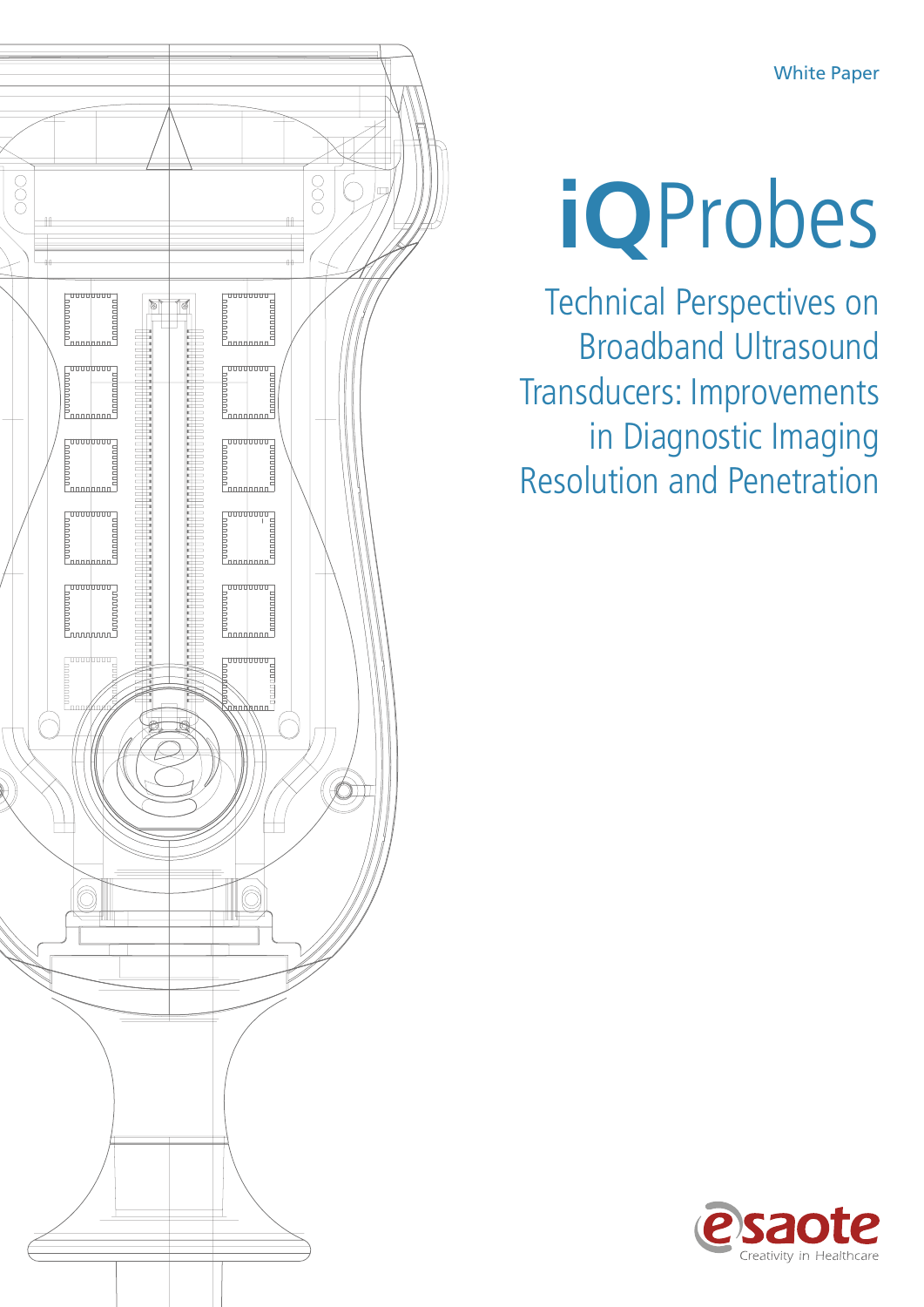## "Imaging resolution and penetration homogeneity breakthroughs have resulted from the new iQProbe technology"

Ramona De Luca, PhD and Francesca Gelli, Esaote Ultrasound Probes R&D (Florence, Italy) Valentina Iorio, Esaote Global Marketing (Genoa, Italy)



#### Esaote Ultrasound Probes Technologies

Ultrasound probes are comprised of a transducer, housing, cable, and system connector. Esaote probe design optimizes each of these components to ensure best-in-class clinical performance, ergonomics, and reliability. The core of the probe is the ultrasound transducer which has four main parts<sup>[1]</sup> (Figure 1):

- 1. Piezoceramic material that converts electrical energy to acoustic energy and vice versa. Thus, the transducer can both generate and detect ultrasound – the engine of the ultrasound probe.
- 2. Backing material bonded to the backside of the piezoelectric that both dampens the piezoceramic ringing to create wide bandwidth and attenuates unwanted ultrasound traveling in the direction opposite to the patient.
- 3. Matching layers bonded to the front face of the piezoceramic that dramatically improve ultrasound transfer into the patient and unlocking transducer energy conversion efficiency for even higher bandwidth.
- 4. Acoustic lens that focuses the ultrasound beam in the plane perpendicular to the electronic focusing plane.

1. Piezoelectric elements 2. Backing layer 3. Matching layers 4. Acoustic lens **4 3 1 2** Figure 1 - Typical medical ultrasound transducer comprised of an array of small piezoelectric elements attached to three other structures: matching layers, backing layer, and acoustic lens.

Transducer design, materials, and manufacturing processes play a crucial role in the development of high-performance probes that must provide accurate and reliable images.

The latest trend is replacing conventional lead zirconate titanate (PZT) piezoceramics with Single Crystal materials (Figure 2). Single Crystal has much higher electro-mechanical coupling combined with low loss, which translates to technical improvements such as extremely wide bandwidth, improved signal-to-noise ratio, and reduced heating compared to PZT<sup>[2],[3]</sup> (Figure 3). These technical characteristics enable significantly superior image qual-

ity (IQ) resulting in better and more repeatable diagnostic accuracy, while also minimizing the problems of imaging "difficult" patients due to improved penetration and greater sensitivity<sup>[2],[3]</sup>. In fact, ultrasound probes using Single Crystal improve IQ in every way including better contrast resolution, fine spatial resolution, and improved image uniformity from near to far field, leading to higher diagnostic confidence (Figure 4).

Figure 2 - The piezoceramic material (PZT or Single Crystal) must first be "poled" by exposure to an electric field. PZT piezoceramic consists of a dense polycrystalline structure with random orientation of dipoles before poling, while Single Crystal ceramic is grown in monocrystalline form. Poling aligns many – but not all – of the PZT domain dipoles, while aligning the entire Single Crystal domain. As a result, Single Crystal has much improved electro-mechanical properties compared to PZT, leading to better IQ.





PZT before poling extending the Single Crystal before poling



PZT after poling Single Crystal after poling



Figure 3 - Single Crystal (SC) provides up to 20-25% wider bandwidth and greater

2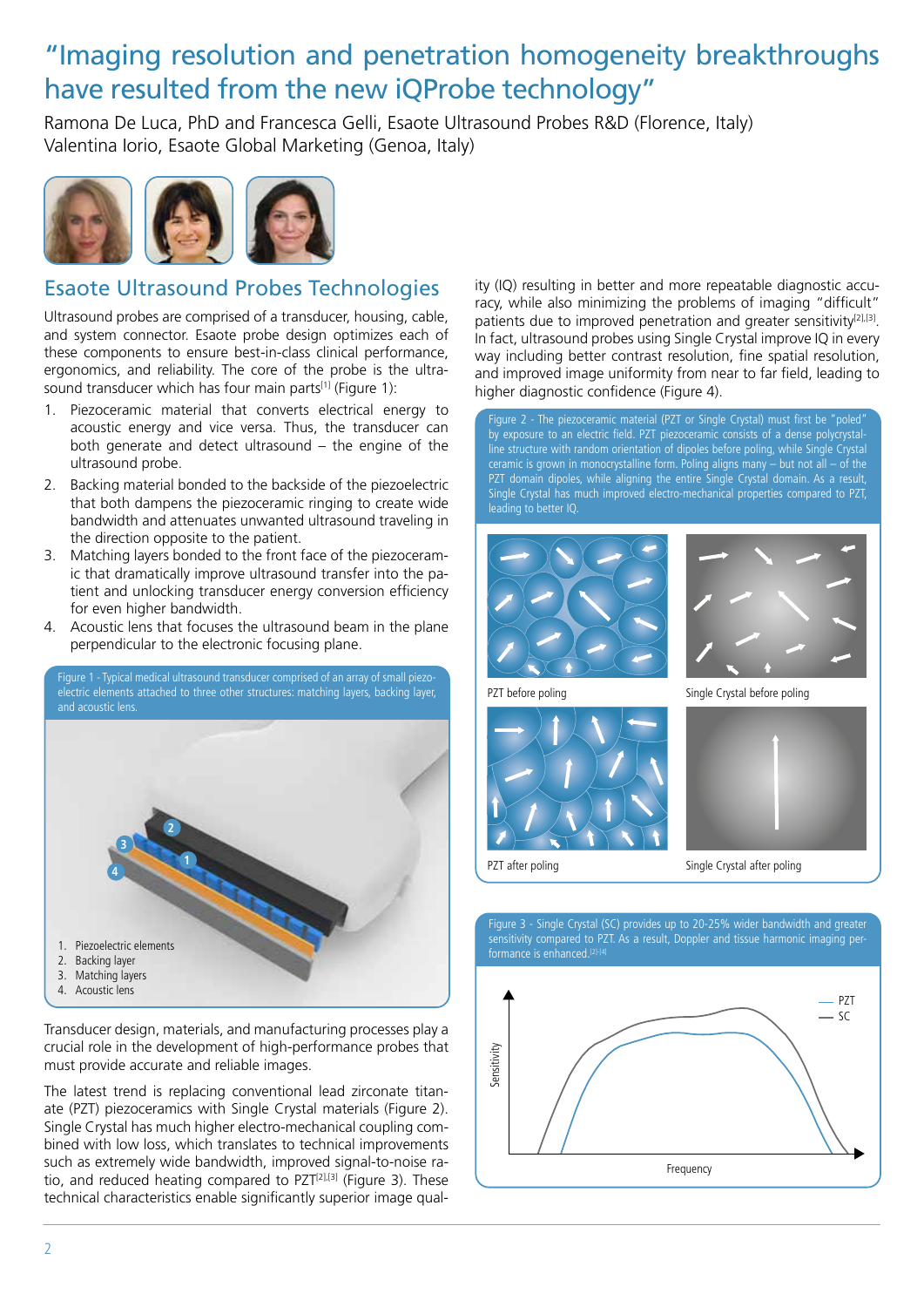Figure 4 - Enhanced spatial and contrast resolution on parasternal long axis, interventricular septum and posterior wall and increased mitral valve definition with Single Crystal (left) compared to PZT (right).



Innovative piezoceramic materials are not sufficient alone to enable IQ breakthroughs. Ultrasound probe performance also depends on progressive designs of the matching and backing layers (Figure 5). Multiple adaptive matching layers are used between the high acoustic impedance transducer piezoceramic and the low impedance of the patient's body, to gradually transform this large difference and enable efficient ultrasound transmission, yielding a significant boost in sensitivity and bandwidth. Using Single Crystal enables new levels of IQ, but to unlock this potential required Esaote to develop new matching layers and to create an innovative new backing technology. These iQProbe technical advances have led to deeper imaging penetration, overall increased image sensitivity, and enhanced spatial resolution – in all imaging modes.

Finally, optimized acoustic lens materials were developed with low acoustic absorption and balanced acoustic impedance close to that of human tissues, while maintaining high mechanical strength for reliability in repeated clinical scanning. Current trends in aggressive reprocessing (cleaning, disinfection and sterilization) required an additional special insulation layer to protect against the wide range of chemical agents used in clinics, and guarantee probe robustness and longer life.

Another iQProbe innovation is a new proprietary thermal drain architecture inside the probe handle, which very effectively limits the temperature of probe patient applied surfaces. This further improves clinical scanning efficacy by allowing higher imaging frame rates and increased system transmit power applied to the ultrasound probe.



#### Esaote R&D Center-of-Excellence for Ultrasound Probes

Esaote has more than 30 years of experience as a leader in ultrasound products, and continues to invest in technological research to ensure Esaote products and customers remain at the front of a continuously evolving and high competitive market. New investments in the Ultrasound Probes R&D Center-of-Excellence (Florence, IT) and manufacturing facilities (Italy and Netherlands) demonstrate Esaote's commitment to continuously improve ultrasound products for our customers (Figure 6).

Figure 6 - The Global Transducer Business Operations Department is structured into five main functions (Program Management, Portfolio Management, Product Development, Process Development, and Manufacturing) interacting with other departments of the company, from Marketing to Distribution and Sales, through Hardware and Software Engineers and Quality and Service.



Esaote offers a complete and versatile portfolio of ultrasound probes (Figure 7) and dedicated kits, with each probe adapted to multiple clinical applications according to exam type, scan depth, and patient characteristics. We provide conventional probes, i.e. linear, convex, and phased arrays, as well as specialized probes, such as intraoperative and trans-esophageal probes. Our mission is to embed advanced technologies in ultrasound probes for high IQ, easy ergonomics (handy and highly manoeuvrable probes), and improved manufacturability.



#### References

- [1] T. L. Szabo and P. A. Lewin, **Ultrasound Transducer Selection in Clinical Imaging Practice**, J. Ultrasound Med., 2013.
- [2] X. Ming Lu and T. L. Proulx, **Single crystals vs. pzt ceramics for medical ultrasound applications**, IEEE Ultrasonics Symposium, 2005.
- [3] Jie Chen and R. Panda, **Review: commercialization of piezoelectric single crystals for medical imaging applications**, IEEE Ultrasonics Symposium, 2005.
- [4] T. R. Gururaja, R. K. Panda, J. Chen, and H. Beck, **Single crystal transducers for medical imaging applications**, IEEE Ultrasonics Symposium, 1999.